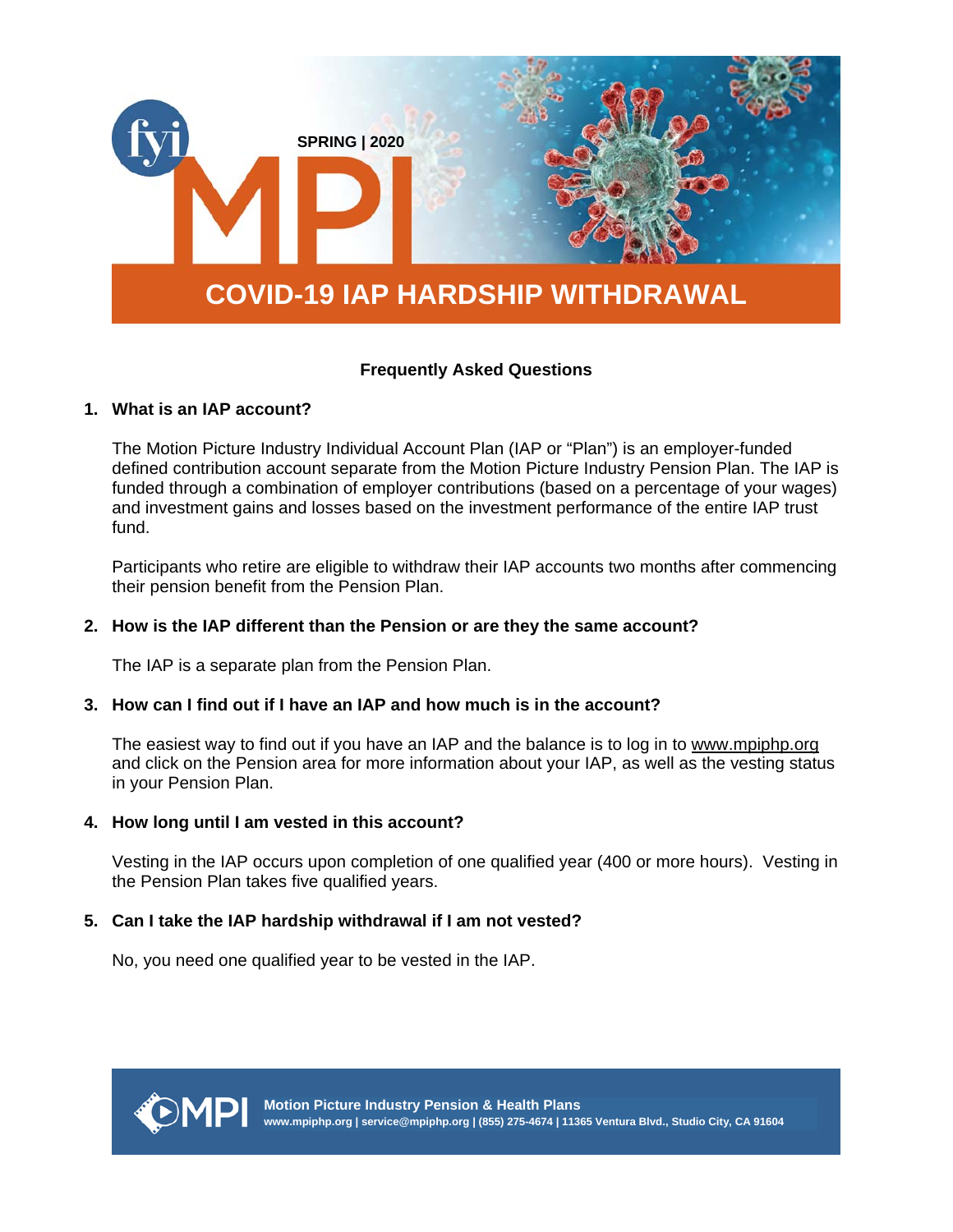# **6. How do I apply for the special COVID-19 hardship withdrawal?**

You may apply online between May 1, 2020 and July 31, 2020 by going online and registering to access your account on www.mpiphp.org. Click on "Forms" and then click on "COVID-19 Hardship Withdrawal" to begin the hardship withdrawal process.

You must apply on-line; you can use your mobile "smart" phone, a tablet, or a desktop computer to fill out the application and upload documents. The application process takes about 15-20 minutes to complete.

# **7. How much money can I withdraw?**

You can request any amount under 20% of your account balance but not less than \$200.

# **8. How long will it take to receive the money?**

Once a fully-completed application is received, reviewed and approved by Plan staff, payment will be completed within 30 days.

# **9. How can I get my money sooner, I have bills piling up?**

All payments will take approximately 30 days to process upon receipt of a complete application. The application is considered complete when all sections are filled out, properly signed, and have the requested identification documents and spouse form (if applicable) attached. Payments are processed in the order the request is received. Due to the high volume of requests, we are not able to accelerate any payments.

# **10. Do I have to pay Taxes?**

The IAP hardship withdrawal is a taxable payment. However tax withholding is optional under the law (CARES Act of 2020.) The Plan allows three tax withholding options for federal withholding: 0%, 10% and 20%. In addition, California tax withholding is offered at 0%, 1% and 2%.

Depending on your tax situation, including your filing status (single/married), other income, individual deductions and other tax considerations, you should consult with your CPA/tax preparer on which tax withholding option is best for you. In addition, note that the law allows you to spread the tax expense for such a hardship withdrawal over three years. **The Plan Office cannot provide any individual tax advice.** Please consult your personal tax advisor.

### **11. What if I am still working but need the money because COVID-19 has affected me. Can I request to take the withdrawal?**

There are clear qualification requirements. Participants must self-certify they meet one of the following:

- 1. I, my spouse, or my dependent is **diagnosed** with the virus SARS–CoV–2 or with coronavirus disease 2019 (COVID–19) by a test approved by the Centers for Disease Control and Prevention; or
- 2. I am experiencing **adverse financial consequences** as a result of being quarantined, being furloughed or laid off or having work hours reduced due to such virus or disease, being unable to work due to lack of child care due to such virus or disease, closing or reducing hours of a business owned or operated by the individual due to such virus or disease.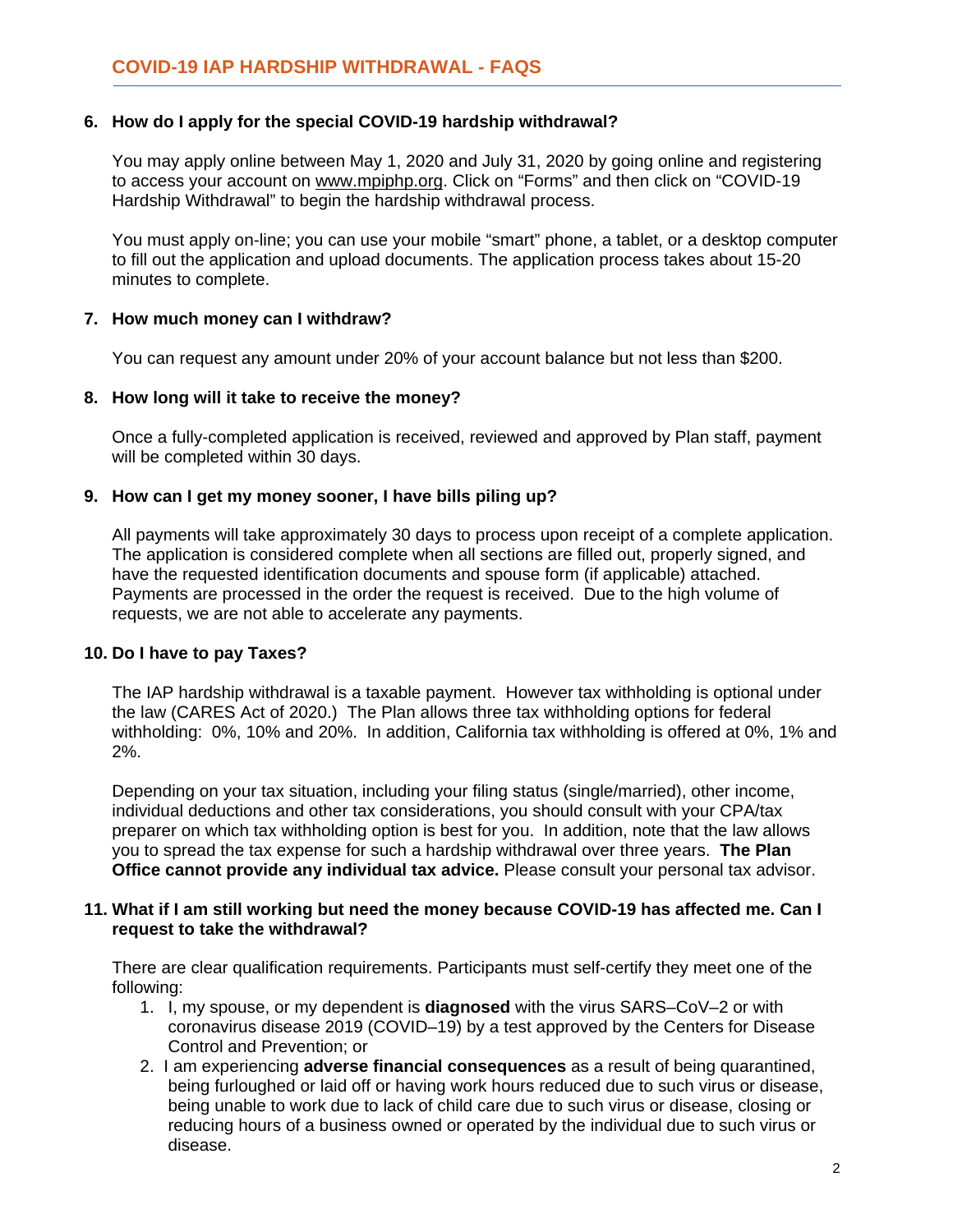# **12. What are all the supporting documents that you need to apply for the IAP hardship withdrawal?**

You will need to provide a form of personal identification (such as a Driver's License or Passport). The personal identification must meet five requirements: 1) it must be government issued; 2) it must be current (unexpired); 3) it must have a picture of the person; 4) it must have a signature of the holder; and 5) for the participant, the name must match the participant's name on MPI's records.

If you are married and have an IAP balance of \$5,000 or more, a personal identification of your spouse (that includes a signature) and a completed Spousal Consent Form are required.

### **13. We are under quarantine and cannot get the document notarized, what are my options?**

Usually the only document that requires a notary seal is the Spousal Consent Form. However, under the stay-at-home orders in place, an alternate process has been developed that only requires a copy of personal Identification of your spouse (that includes a signature) to be provided to the Plan. Plan staff will compare the signature on the identification to the signature on the Spousal Consent Form. If they are reasonably determined to be from the same person, the application will be approved without a notary witness of the signature on the Spousal Consent Form.

### **14. Can I email my application with a copy of my spouse's identification?**

The application must be submitted through the MPI website. Supporting documents (personal identifications and the Spousal Consent Forms) should be uploaded when completing the online form.

### **15. Will you send me a letter of acknowledgment when my payment is in process?**

A confirmation letter will be sent to provide the payment details.

#### **16. Will direct deposit be an option?**

No. All payments will be made via check.

# **17. How can I check the status of my payment?**

The confirmation letter will include the payment date. On that date, the check will be placed into the USPS postal system. There will be no tracking available for these payments.

#### **18. Are there any drawbacks from withdrawing the IAP?**

If you withdraw from your IAP, you will have less money available in your IAP account at retirement. In addition, you may be subject to a tax expense depending on your tax situation.

# **19. Can you roll over your IAP hardship withdrawal to a financial institution?**

Hardship distributions cannot be rolled over.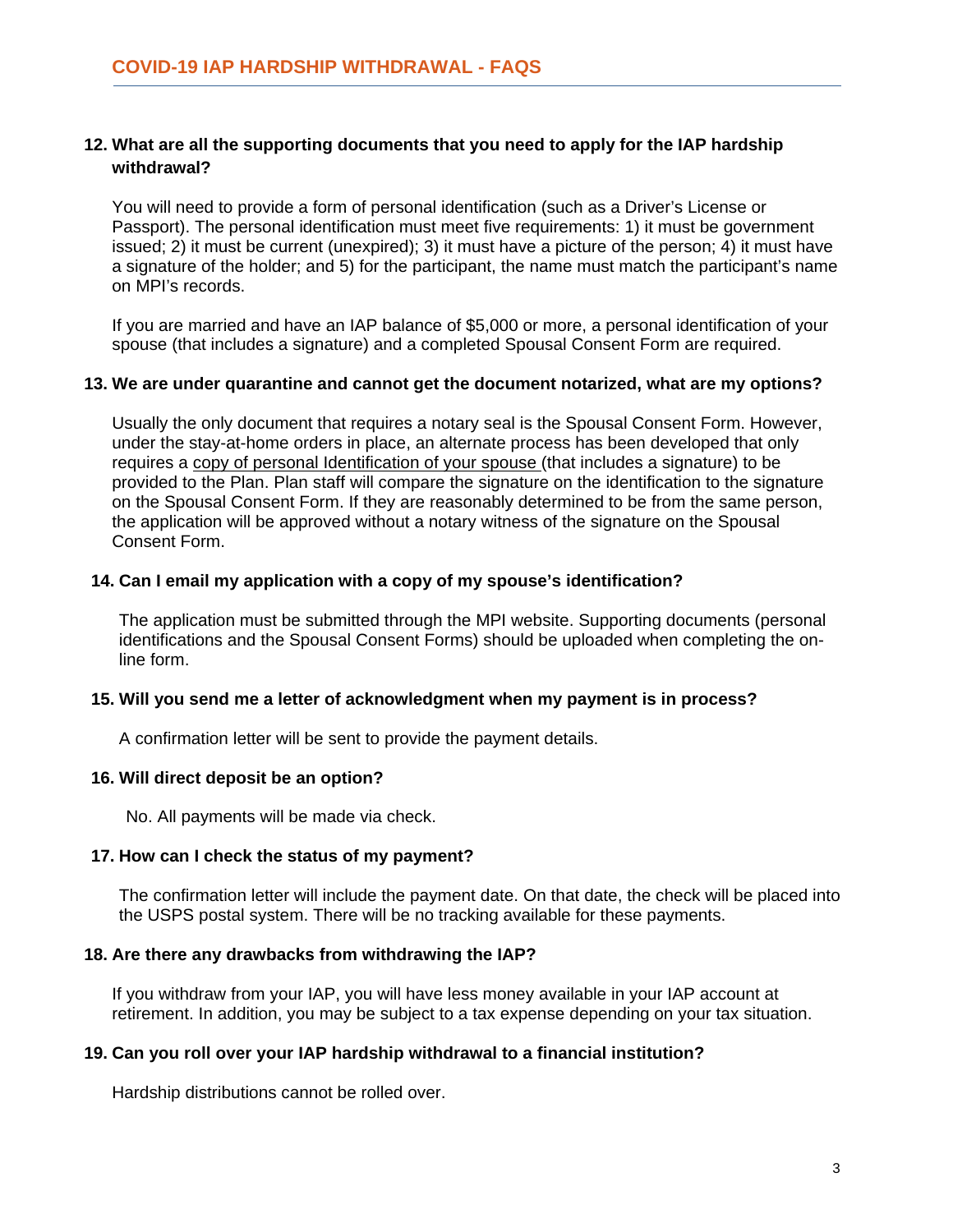# **20. How is the IAP different than a 401K?**

A 401(k) plan requires an employee to make an election to contribute a portion of wages into a tax-deferred retirement plan known as a 401(k) Plan. Since the IAP is funded directly by employers pursuant to a negotiated collective bargaining contract, the IAP is not a 401(k) Plan.

# **21. I got COVID-19 after the time frame to apply. Will there be an exception that will allow me to apply for the IAP hardship withdrawal?**

The application period will end on July 31, 2020. There are no exceptions.

### **22. Why is there only a specific time to apply when people are still getting sick**?

These payments are being made because of a Plan amendment adopted by the Board of Directors. The dates being used are the ones specified in the amendment.

# **23. How is this going to affect my retirement options when I do retire?**

Aside from the reduction of your IAP balance due to the withdrawal, there will be no impact on retirement qualification or benefit options available at the time of retirement.

### **24. Due to the virus, I am staying with family at an address different than where I normally reside. Can you send my check to me where I am currently?**

If you have temporarily moved, you can change your address online using our easy online form, which takes just a few minutes to complete. Confirmation of your address is integrated into the online hardship application process. Checks will be mailed only to the address on record for the Participant via this process. Our systems cannot maintain two separate addresses, such as a permanent address and then a temporary address for IAP check payment. Once you are back at your permanent address, you can go online and change the mailing address once again.

### **25. What if I have applied and I am unable to get the requested information to you right away. Will I lose the opportunity to apply for the IAP hardship withdrawal?**

The payment can be processed as long as the application is submitted by July 31, 2020 and all necessary documents are provided and check is issued prior to December 31, 2020.

#### **26. I have a child support order. Can I still make the emergency withdrawal?**

Any child support that has been taken from the IAP account will reduce the balance available for withdrawal, but will not otherwise prevent you from taking a hardship distribution.

# **27. Is paying back the IAP over a three year period a requirement or an option?**

Repayment is optional.

# **28. Can I lose the IAP money if I stop working in the industry?**

Once you are vested in the IAP, future contributions will stop coming from employers once you leave the industry. However, your IAP account will be invested and your account will accrue gains or losses due to investments until you become eligible to withdraw the benefit due to